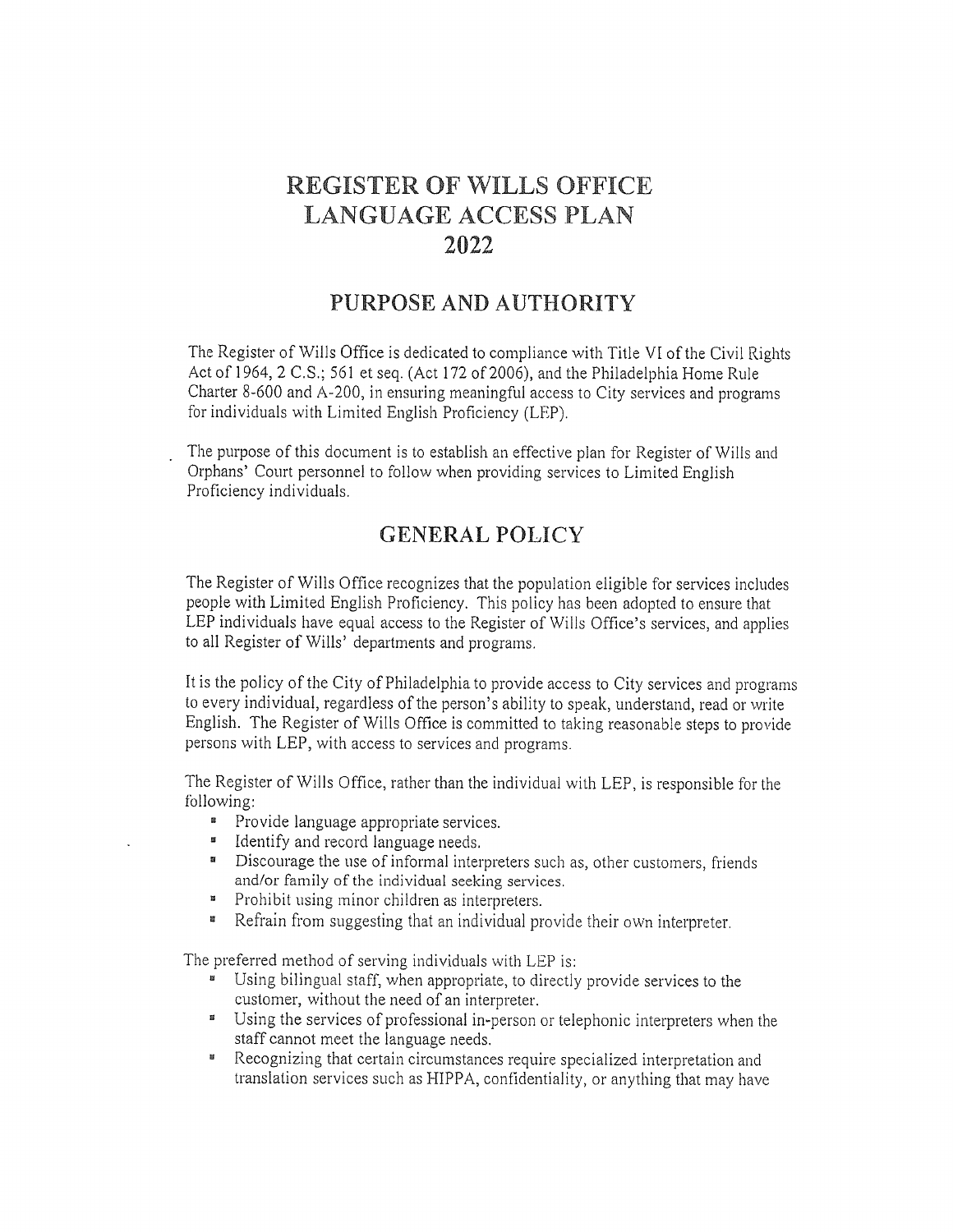legal implications. In circumstances such as these, the staff must be authorized to provide language services, for effective communication, regardless of whether the individual with LEP requests an interpreter.

## LANGUAGE ACCESS COMMITTEE

#### Language Access Coordinator

Erald Dika Finance Director

#### Language Access Committee

Michael Fera, Administrative Services Director, Committee Member Emilio Di Gregorio Deputy Government Affairs Committee Member Charmaine A Collins Deputy Human Resources, Committee Member Marie Weatherill Special Assistant, Committee Member, Lindsey Keenan Supervisor, Committee Member, John Zimmerman Director of Communication

## DIRECT CONTACT WITH LEP INDIVIDUALS

The Register of Wills Office has multiple points of contact with the public:

- " Office Walk-ins: The Register of Wills Office primarily encounters walk-in clients, looking for services connected to estates, marriage licenses, and Orphans' Court filings. In these circumstances, if there is no bilingual staff to assist the client, then the staff will utilize telephonic interpretation services.
- $\mathbf{r}$ Telephone Calls: The Register of Wills Office, at times, receives telephone inquiries from individuals with LEP, and will use its bilingual staff to provide information. If a staff member is not available, or the individual requires assistance in a language that cannot be provided, telephonic interpreters will be utilized.
- Mail or Email Correspondence: Infrequently, the Register of Wills Office  $\mathbf{B}$ receives correspondence in a language other than English. In these instances, bilingual staff will be utilized to translate general correspondence. If the correspondence is more detailed, the Register of Wills Office will utilize a trained translator for the correspondence and the Office's response.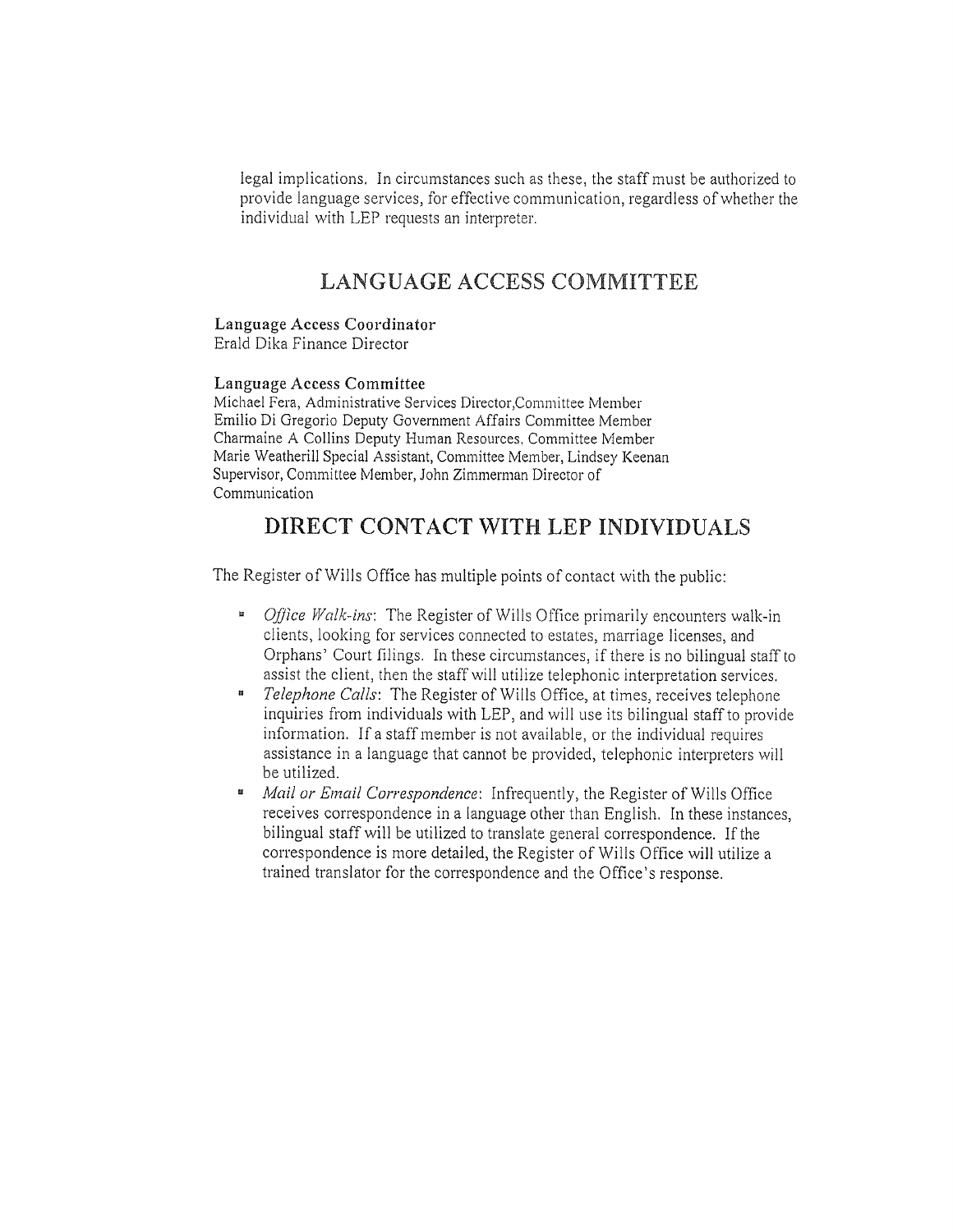# LANGUAGE ACCESS SERVICES AND PROTOCOLS

### A - INTERPRETATION

To ensure that an inability to communicate in English does not deprive the public of rights and privileges, the Register of Wills Office will provide interpretation services, at no cost to the resident, for individuals with LEP.

- " Bilingual staff will be utilized for basic interpretation.
- **EXECUTE:** Telephonic interpretation will be utilized if a bilingual staff member is not available to assist an individual with LEP.
- " If an individual with LEP requests interpretation for a meeting, legal hearing, senior expo, traveling service or any other service, telephonic interpretation or inperson interpretation may be utilized.
- $\blacksquare$ In-person interpretation requests should be made 48 hours in advance of the needed service, to ensure availability. Requests may be made in person:

Register of Wills Room 180 City Hall Philadelphia, PA 19107 9:00 AM to 3:00 PM Monday to Friday, excluding City holidays and office closings **OR** Through the Register of Wills email: rowonline@phila.gov

\*Please reference In-Person Interpreter Request

- In an emergency situation, telephonic interpretation will be utilized in place of an  $\,$   $\,$ in-person interpreter.
- " If the services of a pre-scheduled, in-person interpreter are no longer need, 24 hour notice of cancellation must be given by the requestor, in writing, via the office's email: rowonline@phila.gov

Future Plans:

- Continue to utilize telephonic interpretation service, in-person interpretation service and bilingual staff.
- " Post visible, multilingual signs informing individuals of the Office's services.
- Train staff on the proper use of the telephonic interpretation system.

### **B** - TRANSLATION

To ensure that the inability to communicate in English does not deprive the public of rights and privileges, the Register of Wills Office will provide translation of certain documents, a frequently asked question form (FAQ), and signage in multiple languages.

Future Plans: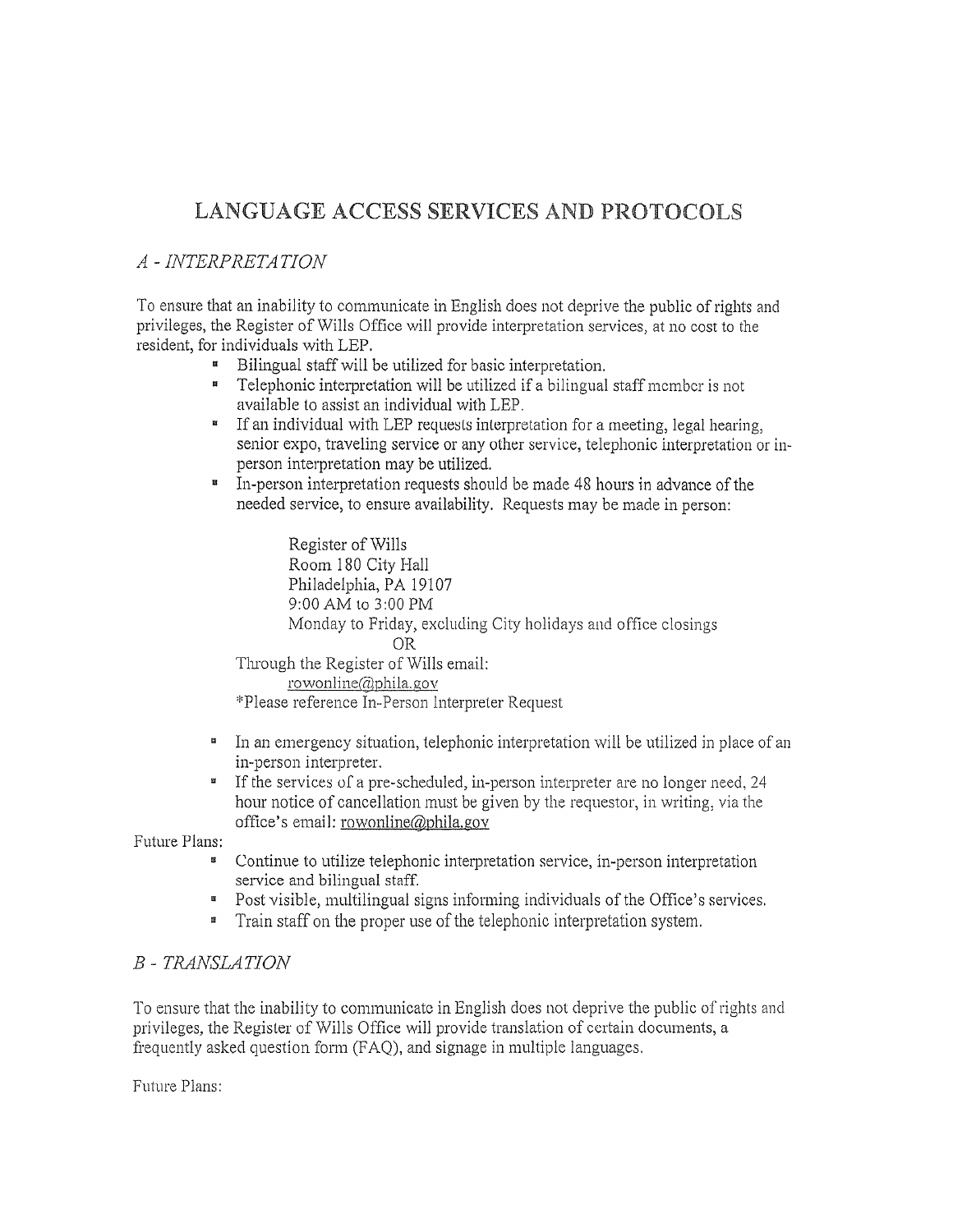- " The Register of Wills will continue to translate our vital documents and information guides into multiple languages.
- **EXECUTE:** Prominently post Language Identifications Guides in all Register of Wills departments.
- \* Advertise Language Access information in Al Dia or El Sol newspapers.
- " Provide translated information at Senior Expos and community events.

### C-BILINGUAL STAFF

The Register of Wills Office has several staff members who are linguistically, culturally, or technically able to deliver basic services, in other languages such as:

- Spanish

- Portuguese
- Italian
- Albanian

Future Plans:

- Continue to staff our high-traffic departments with, at least, one Spanish speaking employee at all times.
- Request "language preferred" when selecting employee new hires. Based on need, "language preferred" may be considered as a qualification for certain departments. Preferred languages are: Spanish, Vietnamese, Mandarin, Cantonese, French, Creole or Russian.
- " Continue to update our Language Access Program to meet the needs of the public.

### D-TRAINING STAFF ON POLICY, PLAN AND PROTOCOLS

The Register of Wills Language Access Plan will be posted on the Register of Wills website, and provided to all current staff, immediately upon policy completion. All newly hired staff members will receive a copy of the policy during the on-boarding process.

All staff members will be provided with a packet of information, which will include translated documents (upon completion), telephonic interpretation instructions and access number(s), instructions for obtaining in-person interpreters, and information about the legal requirement to provide language assistance.

Language Access Training will be provided for all new hired or newly promoted managers, supervisors, deputies, and their assistants, and staff providing assistance to the public.. The training will include:

- Legal obligation to provide language assistance
- **EXECUTE:** LEP plan and protocols
- " Identifying and responding appropriately to individuals with LEP
- Documenting language preferences
- Obtaining interpreters (in-person and over the phone)
- " Translating procedures
- **E** Documenting language requests
- **Using or not using bilingual staff as in-house interpreters**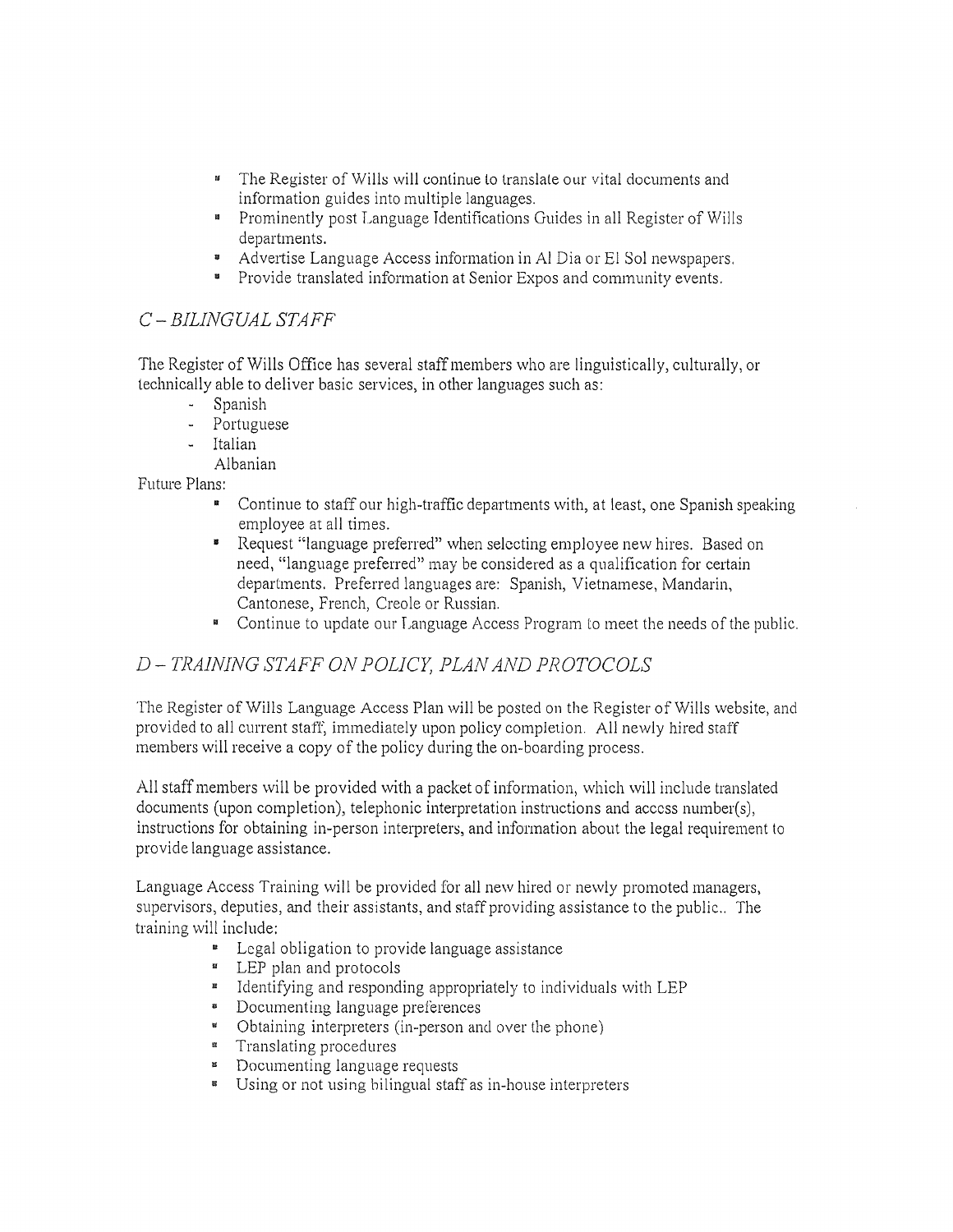future Plans:

- The Register of Wills Office will schedule Language Access training, every three years, for senior level staff.
- Document all staff that are bilingual, and willing to assist with interpretation.

# DATA COLLECTION AND ANNUAL REPORT

The Register of Wills will monitor and collect information from individual departments. This information will be provided to the Deputy of Human Resources, by the first day of each month, and include the number of LEP encounters, type of language services provided, and number of documents (if any) translated, for the previous month.

The Finance Officer will be provided with a list of language services expenditures on the first day of each month, for the previous month.

Deputy of Human Resources will provide an annual report (Fiscal Year) detailing the number of bilingual staff and the number of staff trained or retrained in language access, and the number of clients who were provided languageaccess services.

The Language Access Committee will be responsible for maintaining individual reports. for each fiscal year, for three years.

# LANGUAGE ACCESS COMPLAINT PROCEDURES

Individuals may file a formal Language Access grievance with the Office of Immigrant Affairs, if you believe you have been wrongly denied the benefits of this Language Access Plan.

You must file your complaint within six months of the alleged denial. To file a formal complaint, you must fill out a Language Access Grievance Form and submit the form in person. by mail or email to:

Office of Immigrant Affairs

Maria Giraldo Gallo Language Access Program Manager City Hall, Room 162 Philadelphia, PA 19107 Email: maria.giraldo-gallo@phila.gov

Additionally, any person, regardless of immigration status, may submit a formal legal complaint through the Philadelphia Commission on Human Relations. To do so, please complete a Public Accommodations Discrimination Intake Form and submit it in person or by mail to: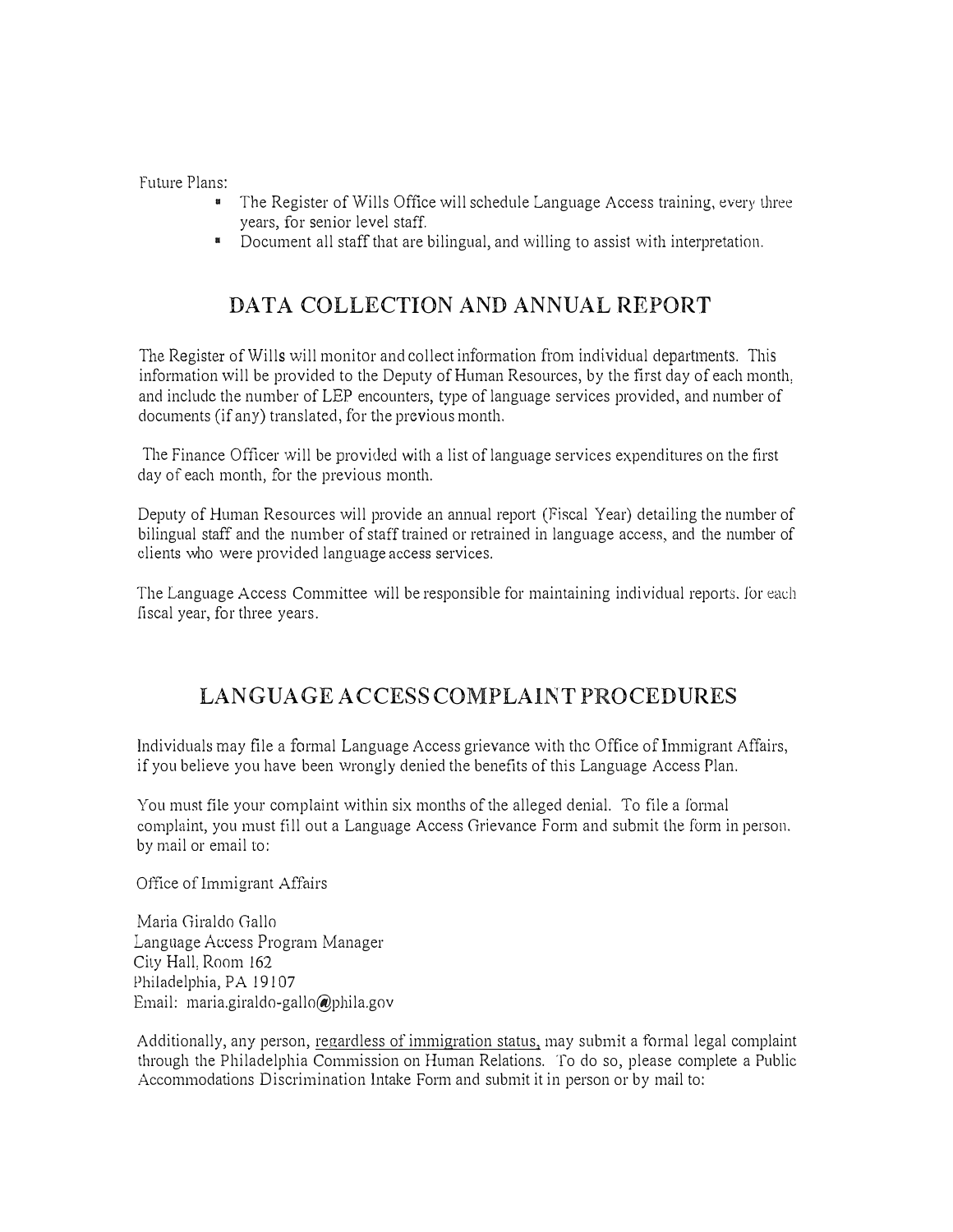Philadelphia Commission on Human Relations The Curtis Center 601 Walnut Street, Suite 300 South Philadelphia, PA 19106

To access the form and for more information, please visit www.phila.gov/humanrelations